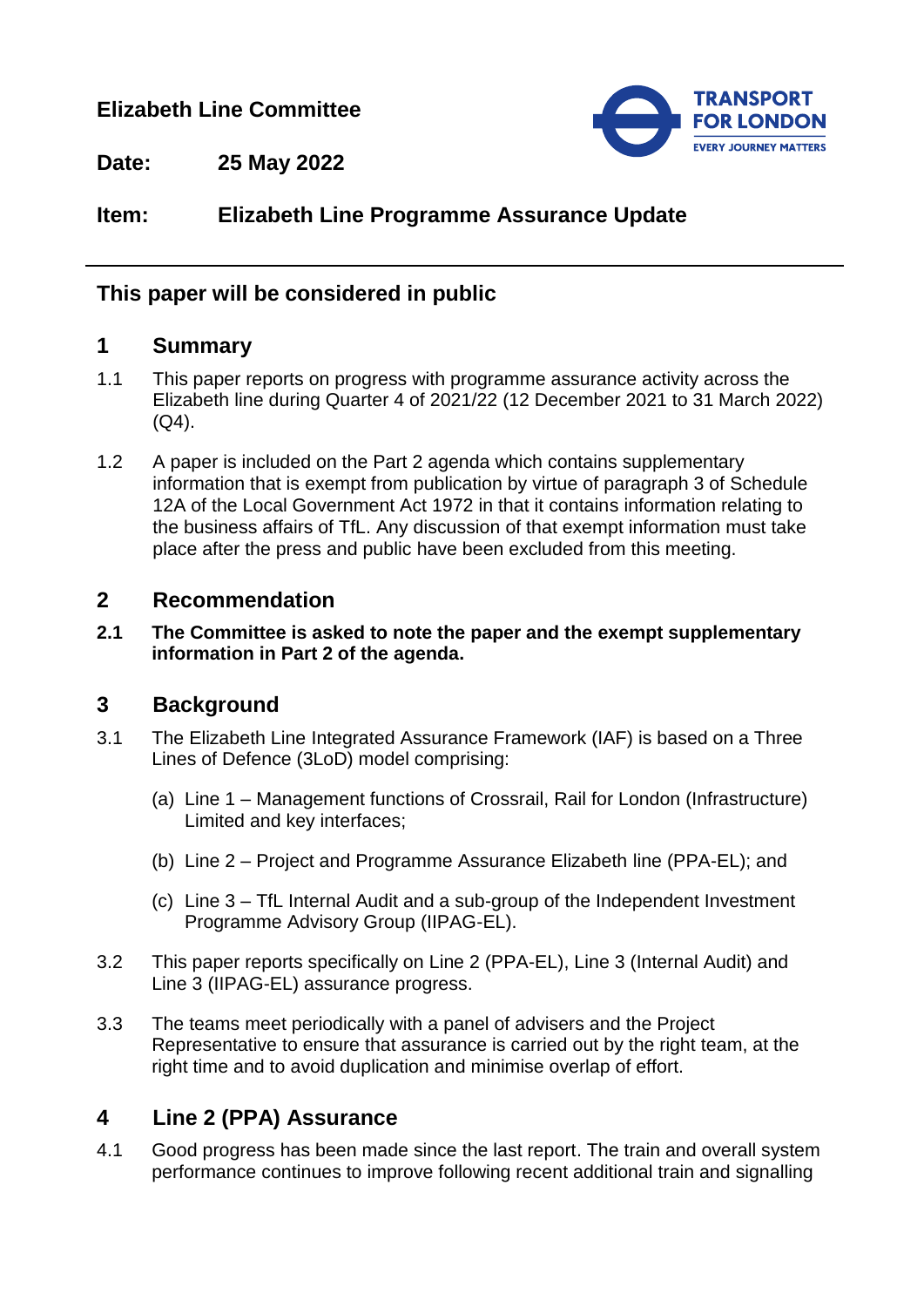software drops and other interventions, further improving operational performance for Revenue Service.

- 4.2 Based upon the Line of Defence 2 (LoD2) Period 13 assessment, and with the positive reliability performance trajectory, LoD2 support the decision for the Elizabeth line to enter into Revenue Service on 24 May 2022.
- 4.3 LoD2 Assurance has continued to provide assurance on an ongoing continuous basis as well as carrying out a series of Targeted Assurance Reviews on key areas where there are risks identified, which may impact upon Revenue Service and beyond. Formal reporting continues to be through the LoD2 Periodic Assurance Review (PAR) Reports.
- 4.4 Since the last meeting of the Committee, LoD2 has issued PAR Reports covering Periods 12 and 13 of 2021/22 (6 February to 31 March 2022), which have provided input to the periodic Integrated Assurance Report to the Elizabeth Line Delivery Group and this Committee.
- 4.5 Regarding cost to complete, although potential new cost pressures are being prudently recognised in the Anticipated Final Crossrail Direct Cost (AFCDC) as they arise, the Programme continues to maintain provision and contingency budgets. Actions are ongoing across all areas to identify opportunities to reduce the AFCDC and mitigate cost pressures.
- 4.6 On completion of the works, the project has continued to make significant progress since the last report, key progress highlights include:
	- (a) the introduction of a new release of signalling software ELR200 over Easter 2022, and new train software H5.6 continue to improve the overall system reliability performance;
	- (b) Trial Running in the Central Operating Section continues with increasing periods of 12 trains per hour running and the first 20 trains per hour trials were carried out successfully;
	- (c) station works continue at Bond Street working towards bringing into use later this year;
	- (d) maintenance productivity and access continue to improve and support the projected Revenue Service requirements; and
	- (e) Trial Operations phase 2 exercises were completed, and lessons learned for the Operations teams are currently being embedded.
- 4.7 Key indicators of maintenance performance are being monitored to provide greater clarity around the average fault identification and diagnosis interval and the overall fault-to-fix cycle time, both of which are improving week on week.

# **5 Line 3 (TfL Internal Audit) Assurance**

5.1 This section covers the Internal Audit activities that were agreed in the Integrated Assurance schedule shared at the last meeting.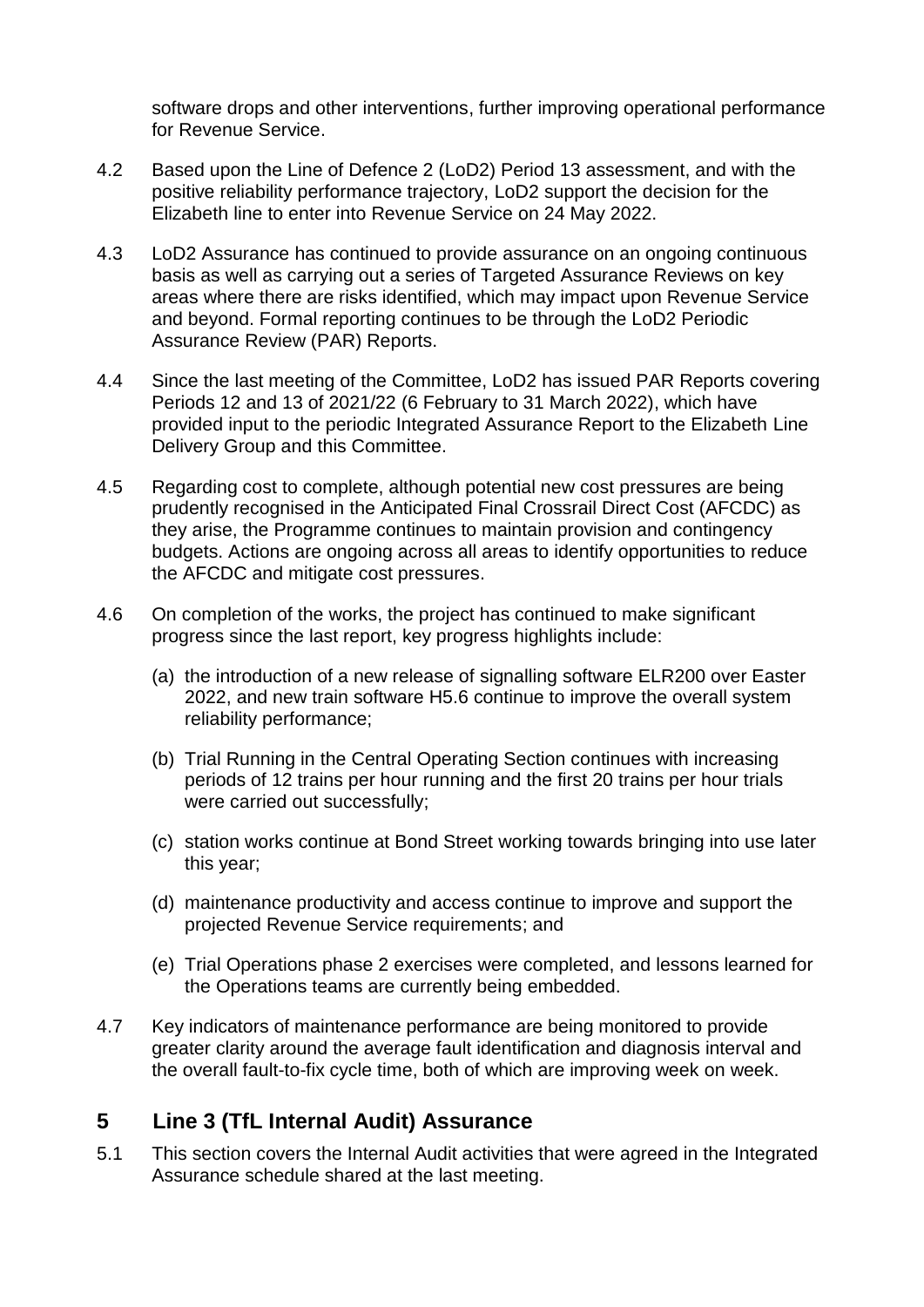5.2 In Q4 we issued three reports, we have one in progress and there are four audits planned to commence in Quarter 1 of 2022/23 (1 April to 25 June 2022) (Q1).

### **Audit Delivery**

- 5.3 Summary information of the three reports issued in Q4 are set out below.
- 5.4 The audit of the Accounts of the Crossrail Complaints Commissioner provided assurance that figures in the accounts are accurate. On the basis of the work carried out, it was confirmed that the accounts of the Crossrail Complaints Commissioner, in all material respects, accurately reflect the receipts and payments during the financial period ended 31 March 2021.
- 5.5 The Disposal of Temporary Assets audit was rated as 'Requires Improvement'. Three high priority issues and two medium priority issues were raised. The high priority issues relate to temporary asset guidance not having been routinely followed and clarification required on its application, temporary asset registers being out of date, and temporary asset disposal approval forms not being consistently completed.
- 5.6 The audit of Procurement and Supply Chain's (now Procurement and Commercial) capacity to take on the procurement of Elizabeth line's activities was rated as 'Adequately Controlled'. Two medium priority issues were raised that related to a lack of clarity amongst staff on how the new organisation will operate in practice, and job descriptions for Bands 1-3 not having been reviewed and updated to reflect Procurement and Supply Chain's reorganisation.
- 5.7 A full list of audit reports issued in Q4 is included as Appendix 1. Audits in progress at the end of Q4 are included as Appendix 2, work planned to start in Q1 is included as Appendix 3, and details of changes to the Audit Plan is included as Appendix 4.

#### **Management Actions**

5.8 The team monitors the implementation of all Internal Audit management actions and confirms whether they have been adequately addressed. There are currently three overdue actions, but none of which are more than 60 days overdue. Progress towards closing out these actions has regularly been discussed with stakeholders, and there are valid reasons for those that are overdue.

## **Changes to the Audit Plan**

5.9 TfL Internal Audit regularly review and update the Audit Plan throughout the year, in liaison with management, to reflect changing business priorities. Changes which include one cancellation, and one deferral are included in Appendix 4.

# **6 Line 3 (IIPAG-EL) Assurance**

6.1 The terms of reference of the IIPAG-EL sub-group require the group to provide a 'look ahead' of its proposed areas of interest and work. The previous work plans have been completed and a new list of areas of interest has been proposed as part of the revised Integrated Audit and Assurance Schedule and supports the